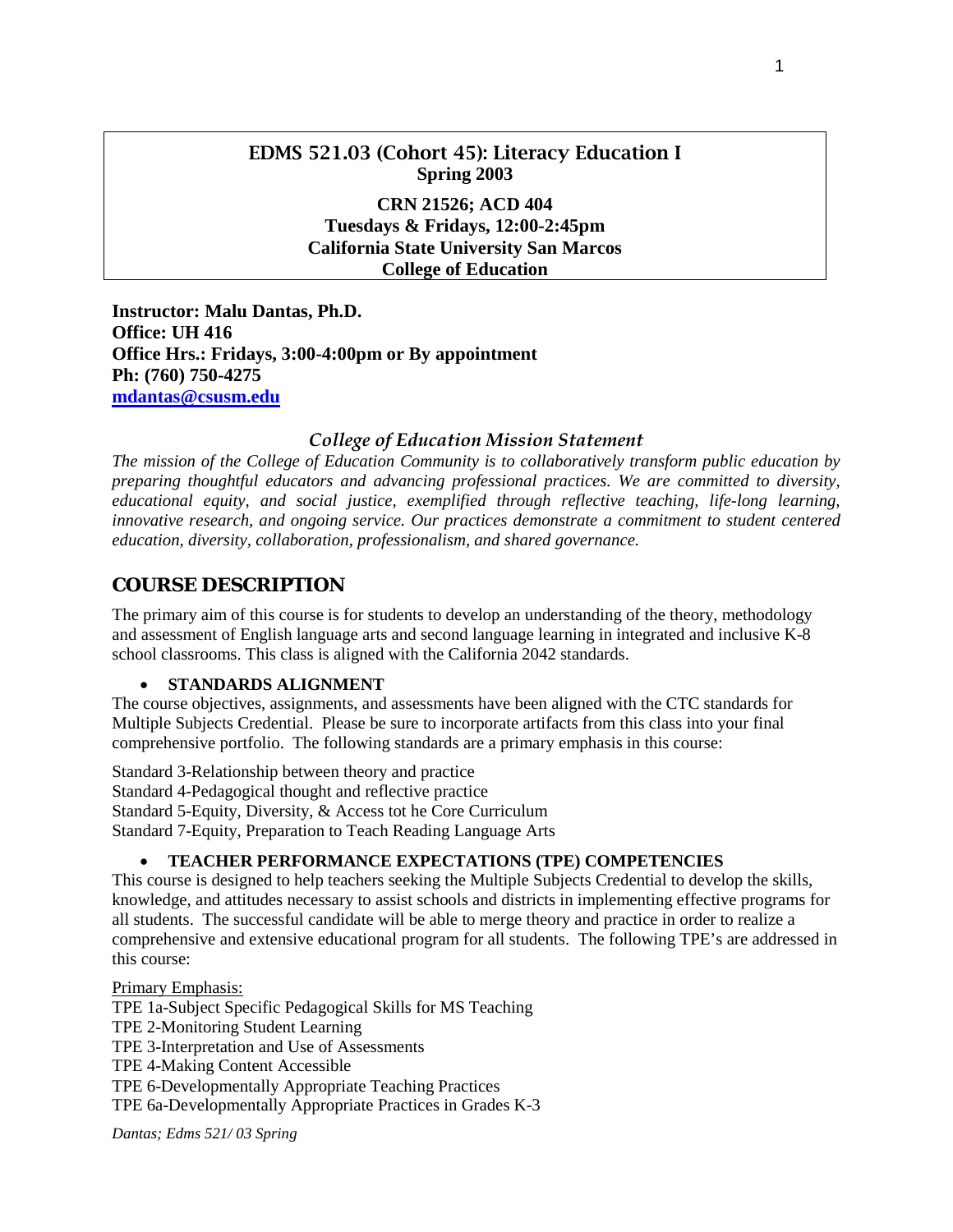TPE 6b-Developmentally Appropriate Practices in Grades 4-8 TPE 6d-Teaching Special Education Populations in General Education Environments

Secondary Emphasis:

TPE 5-Student Engagement TPE 7-Teaching English Learners TPE 8-Learning About Students TPE 9-Instructional Planning TPE 10-Instructional Time TPE 11-Social Environment TPE 13-Professional Growth TPE 14-Educational Technology

TPE 15-Social Justice and Equity

### **COURSE OBJECTIVES**

### • **KNOWLEDGE**

Teacher candidates will:

gain an understanding of how a first and second language is acquired.

gain an understanding of the reading process and its relationship to thought, language and learning. gain an understanding of how people learn to read and write in their first and second language become familiar with current approaches to the teaching of reading and writing and the theoretical bases of such approaches.

become familiar with current approaches to the teaching of reading and writing in culturally and linguistically diverse elementary school classrooms

become familiar with classroom diagnostic techniques and evaluation procedures.

become familiar with current approaches to the teaching of reading and writing to children with special learning needs

### • **SKILLS**

Teacher candidates will:

become sensitive observers of children's language using behaviors.

analyze children's reading and writing behavior as a basis for making instructional decisions translate the results of formal and informal assessment of children's reading and writing behaviors into instructional plans

develop the ability to select appropriate materials and instructional strategies to meet the individual needs of students

learn how to organize the classroom for teaching reading and writing to culturally and linguistically diverse populations.

### • **ATTITUDES AND VALUES**

Teacher candidates will:

develop an appreciation for the natural language abilities children possess for processing and producing print.

develop an appreciation for the need and value of integrating reading and writing into all areas of the curriculum.

affirm the importance of a rich environment for developing an effective language arts program. develop a sensitivity to and appreciation for culturally and linguistically diverse learners.

develop a sensitivity to and appreciation for children with special learning needs.

develop an appreciation for the importance of reading and writing for their own personal and professional growth.

develop a respect for each student, his/her abilities and background and the student's right to instruction that meets his or her individual needs.

*Dantas; Edms 521/ 03 Spring*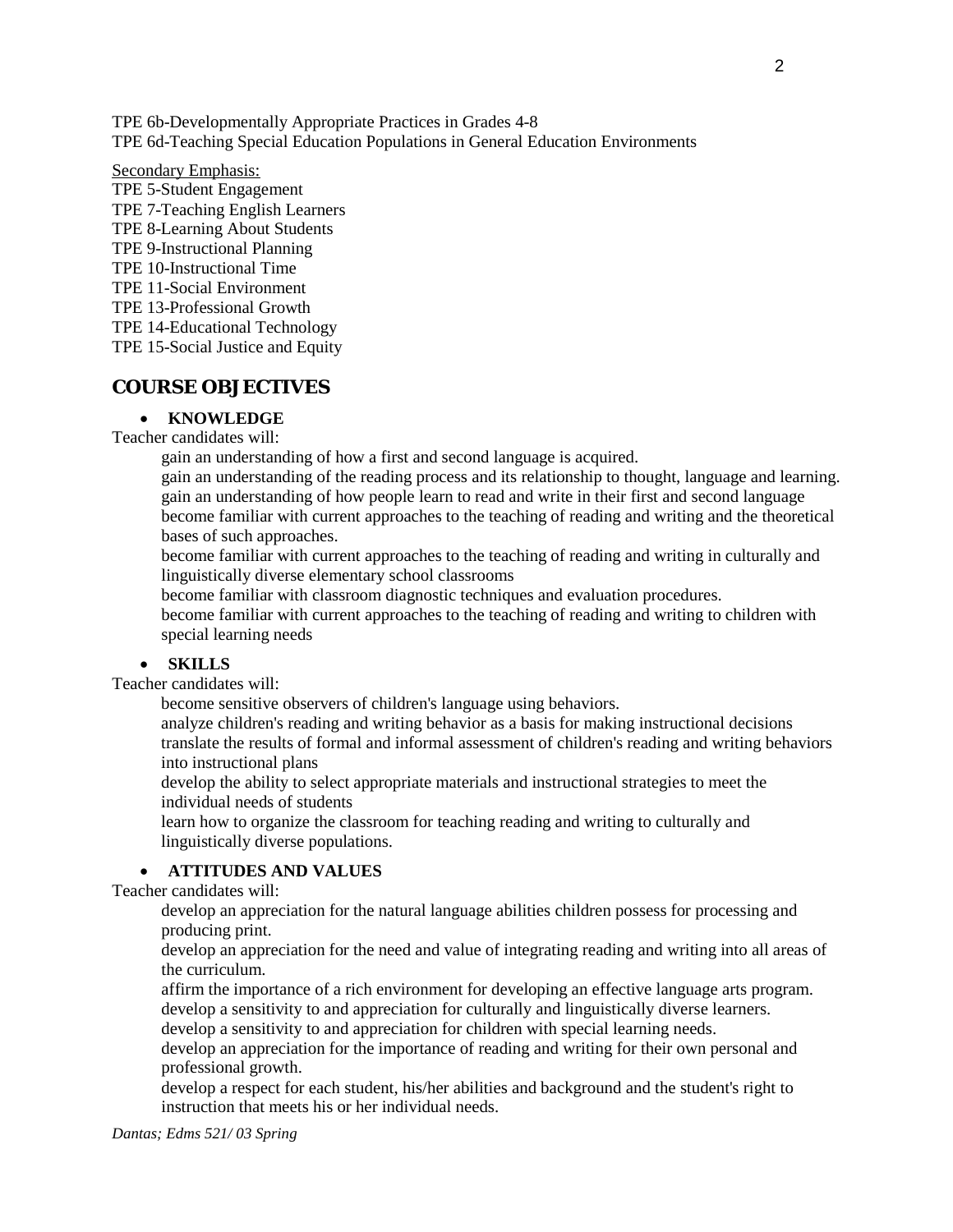### **REQUIRED TEXTS**

California Department of Education (1999). Reading/Language arts framework for California schools: Kindergarten through grade twelve. Sacramento, CA: Author. [You can also download the framework from [http://www.cde.ca.gov/ci/reading.html\]](http://www.cde.ca.gov/ci/reading.html)

Cunningham, P. M., & Allington, R. L. (2003). Classrooms that work: They can all read and write (3rd. ed.). Allyn & Bacon.

Gibbons, P. (1993). Learning to learn in a second language. Portsmouth, NH: Heinemann.

Tompkins, G.E. (2001). *Literacy for the 21st Century: A Balanced Approach* (3rd ed.). Prentice Hall.

Zarrillo, J. J. (2002). Ready for RICA: A test preparation guide for California's Reading Instruction Competence Assessment. Merrill Prentice Hall.

### • **List of Recommended Readings**:

1. Fountas, I.C. and Pinnell, G.S. (2001). Guiding readers and writers grades 3-6: Teaching comprehension, genre, and content literacy. Portsmouth, NH: Heinemann.

2. Fountas, I.C. and Pinnell, G.S. (1996), Guided reading: Good first teaching for all children. Portsmouth, NH: Heinemann.

3. Taberski, S. (2000). On solid ground: Strategies for teaching reading k-3. Portsmouth, NH: Heinemann.

4. Cunningham, P. M. (2000) Phonics they use: Words for reading and writing  $(3<sup>rd</sup> ed.)$ . Longman.

5. Cunningham, P., Hall, D., & Sigmon, C. (1999). The teacher's guide to the four blocks: A

multimethod, multilevel framework for grades 1-3. Greensboro, NC: Carson-Dellosa.

6. Hall, D., & Cunningham, P. (1997). Month by month reading and writing for kindergarten. Carson-Dellosa.

7. Hall, D., & Cunningham, P. (1998). Month by month phonics for second grade. Carson-Dellosa.

8. Cunningham, P., & Hall, D. (1997). Month by month phonics for first grade. Carson-Dellosa.

9. Cunningham, P., & Hall, D. (1998). Month by month phonics for third grade. Carson-Dellosa.

10. Cunningham, P, & Hall, D. (1998). Month by month phonics for upper grades: A second chance for struggling readers and students learning English. Greensboro, NC: Carson-Dellosa.

11. Allen, J. (1999). Words, words, words: Teaching vocabulary in grades 4-12. York, Maine: Stenhouse. 12. Bear, D., Invernizzi, M., Templeton, S., & Johnston, F. (2000). Words their way: Word study for

phonics, vocabulary, and spelling instruction, 2nd ed. Upper Saddle River, NJ: Prentice Hall.

13. Hoyt, L. (1999). Revisit, reflect, retell: Strategies for improving reading comprehension. Heinemann.

14. Moline, S. (1995). I see what you mean: Children at work with visual information. Stenhouse.

15. Rossi, J, & Schipper, B. (1999). Case studies in preparation for the California reading competency test. Needham Heights, MA: Allyn & Bacon.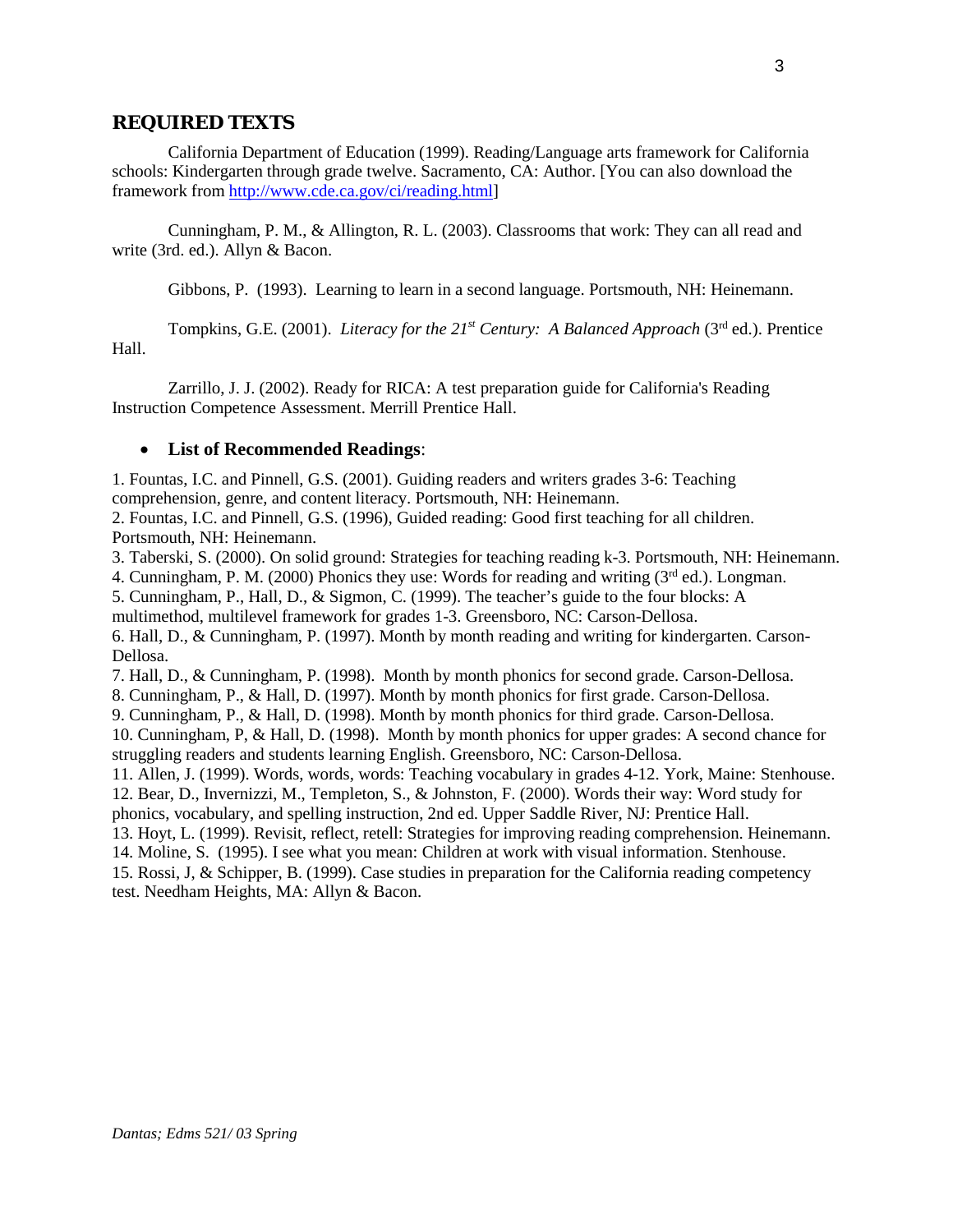### **COURSE REQUIREMENTS & ASSIGNMENTS**

- Attendance (see attendance policy)
- Professional Participation 15 pts
- $\bullet$  Interactive Journal
- Reading Strategy Lesson Plan
- Analysis of Reading Patterns
- $\bullet$  Resource Notebook

| TV DIS       |                                        |
|--------------|----------------------------------------|
| 30 pts total | Due: assigned weeks (see schedule)     |
| 10 pts       | Due: sign up (session $12$ or $13$ )   |
| $15$ pts     | Draft due: Feb. 11; Final due: Feb. 28 |
| 30 pts total | Due: see course schedule               |
|              |                                        |

| <b>Grading Scale:</b> |               |
|-----------------------|---------------|
| $93-100 = A$          | $80-82= B-$   |
| $90-92=$ A-           | $77-79 = C +$ |
| $87 - 89 = B +$       | $74-76= C$    |
| $83 - 86 = B$         | $70-72=C-$    |

### **ATTENDANCE**

**Attendance Policy:** Due to the dynamic and interactive nature of EDMS 521, all students are expected to attend all classes and participate in all class activities. For every day of absence, students will lose 6 points. Attendance will be taken during the first 5 minutes of class. Three tardiness or "early exits" will be the equivalence of an absence. A passing grade will not be issued for students who do not attend 80% or more of the class sessions. Should the student have extenuating circumstances, s/he should contact the instructor as soon as possible.

### **PROFESSIONAL PARTICIPATION (15 pts.)**

You are now a credential candidate and this course is part of your professional preparation. Professionalism will be expected not only in your commitment to attending class sessions and being well prepared for course sessions by completing the scheduled readings and assignments. You will also be asked to participate in a variety of group activities, all of which will have direct applicability to your teaching in the classroom and ability to successfully work with students, parents and other teachers and educators. You are expected to be an attentive listener, and respect and take into account diversity of opinions and backgrounds. You are expected to provide constructive criticism and be an on task group participant and collaborator. You are expected to demonstrate reflective learning by relating discussions to the readings, other course sessions and your own experiences. Please do not bring outside work to class and make sure to turn off your cellular phone before coming to class.

**Important: This is an eight-week course and is very intensive. There is a lot of reading to do and content to cover within our short time together. Please see or e-mail me if you are experiencing any difficulty with keeping up, need clarification and/or have questions.** *Don't wait until the last minute!* **Take advantage of my office hours and/or make an appointment.**

### **ASSIGNMENTS**

IMPORTANT: 1) Unless otherwise negotiated with the instructor, all assignments are to be handed in on the due date. *Assignments not handed-in on due date will lose 10% of earned credit per day.* Assignments should be typed and double-spaced.

2) Students *have the option of re-submitting their assignments once* after receiving their grade. This process needs to be initiated by the student who needs to schedule a meeting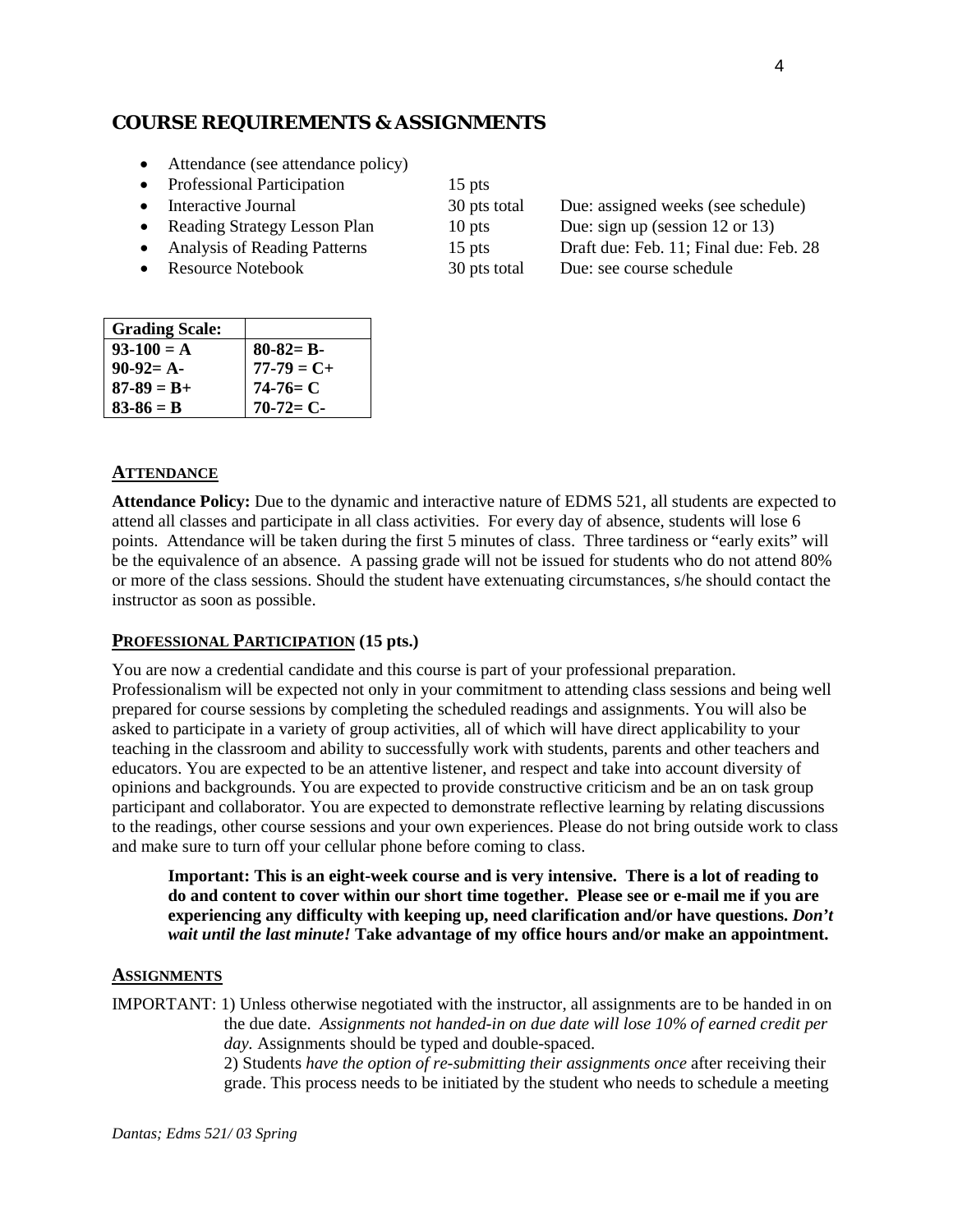with the instructor in order to set a revision plan and determine a deadline. The first graded assignment needs to be attached to the re-submitted one.

## **1. Interactive Journal (30 pts total)**

A daily class journal will be maintained for each class session (*except for sessions 12 and 13*). It needs to include the following:

- A brief summary and/or description of the topics discussed in class that reflects understanding of the key concepts.
- Direct connections with the assigned readings.
- It may include direct connections and/or specific examples from student teaching experiences, school observations or other personal experiences in diverse settings.

You will share your journal entries with an online **interactive journal partner** (to be defined in class). You and your interactive journal partner should read each other's journal entry and make comments on what has been written. This class journal will be graded according to its insightful connections and understanding of the session topics.

You and your interactive journal partner will only need to turn in one set of entries and responses. If needed, please be sure to identify your entries/responses in your journal packet. You are expected to turn in a **total of 12 entries (2.5 pts each)**. You can have **two passes** and use them instead of writing a journal entry for 1-2 of our class sessions. In class you and your journal partner will be identified as being part of **group A or B**. See the course schedule for your group A or B deadlines.

## **2. Reading Strategy Lesson Plan** (10 pts) Sign up: Session 12 or 13

You (individually or with another student) will write and present a reading strategy lesson plan for a small group activity that takes into account student needs. They can be mini-lessons, direct instruction, inquiry, or any format you choose. Make your lesson active, interesting, fun and meaningful. Because lesson planning may be unfamiliar to some of you, but is so important to teaching, you will learn how to write a language arts lesson plan in class. Choose a reading standard for your grade level to guide your objectives. Sample lessons include:

- Monitoring Reading
- Comprehension
- Content area reading
- Phonics
- Phonemic Awareness
- Organizing information while you read
- Relating what you are reading to what you already know
- Finding the main idea of a story
- Identifying patterns in a text
- Using graphic organizers for comprehension

*Keep in mind when writing your lesson*: What is the purpose of your lesson? How does it relate to real reading and/or writing? What are your learning goals? How are they aligned with the CA Reading/Language Arts standards (check the Reading/Language Arts framework for CA public schools)? How will you present the lesson (instructional strategies, resource materials, time frame)? How will you group students for the lesson? How will you assess your students? What accommodations will you provide for students who need additional help?

Important: Your lesson must address the needs of mainstream students, as well as make provisions for second language learners, students presenting difficulty, and accelerated students. How are you going to work with students who are having difficulty? How will you scaffold second language learners' learning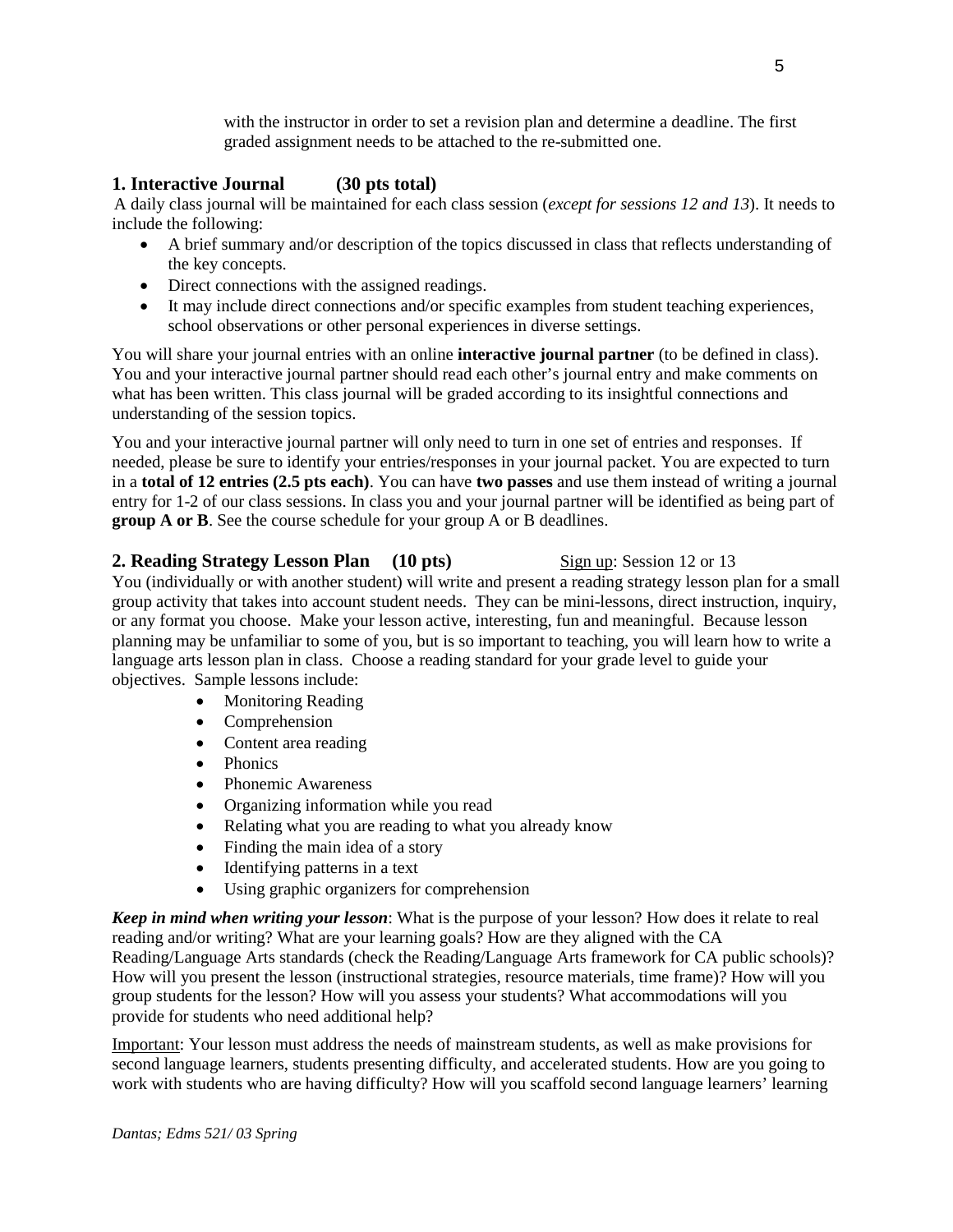during the lesson? How will your lesson provide enrichment for accelerated students? Will you meet with students individually or in a small group while other students work independently?

*Strategy presentations* (sessions 12 or 13): Bring a copy of your strategy paper for all class members.

**3. Analysis of Reading Patterns Project (15 pts)** Draft due: Feb. 11; Final due: Feb. 28 You will be taught how to observe students reading, to listen to them read, and gather information about their use of cueing systems and reading monitoring strategies. You will learn how to take and analyze running records, and you will be expected to take a *minimum of 3* running records of one student and look for patterns across them. This assignment will start to prepare you for the case study you will be asked to develop in EDMS 522: Literacy Education II (2nd semester).

## **FIRST STEPS**:

- (1) Explain the assessment project to your master teacher, and ask her/him to help you identify possible students. **Select a student – a beginning reader or a student who is experiencing difficulties with reading simple books (around grade 1 level)**. Don't shy away from second language learners. If you are having problems selecting a student, please let me know.
- (2) Ask your teacher if you may need to obtain written parental permission to work with this student (form attached in English and Spanish).
- (3) Discuss with your master teacher possible times for giving a reading interview and taking running records.
- (4) Before taking a running record ask your teacher for examples of books the student is reading at his/her independent and instructional level.

More information about this assignment will be provided in class:

- Learning how to take Running Records Session 4 (Jan. 31)
- *Workshop:* Analysis of Reading Patterns & Identifying interventions Session 7 (Feb. 11)

### **FINAL PAPER – it needs to include:**

- 1) A brief introduction/ overview of your student's background (including his/her age, grade level, interests, ethnic and linguistic background, etc).
- 2) Documentation:
	- a. anecdotal records of classroom observations (minimum of 2). They can be the same or overlap with your classroom observations for the resource notebook.
	- b. reading interview
	- c. running records (*minimum of 3: 1 independent level and 2 instructional levels*). Don't forget to identify the selected books.
- 3) Analysis of information gathered:
	- What monitoring strategies did your student use during his/her reading? (e.g., self-correcting, re-reading/repetition, cross-checking information like checking the pictures and graphophonic cues). See Gibbons, chapter 7 and "In-process reading strategies" handout.
	- Describe and analyze the quality of your student's miscues. What is your student's theory about how to read a written text? When is s/he successful? When does his/her reading process break down? Why? See Gibbons, chapter 7. Include a miscues analysis summary sheet (to be distributed in class).
	- Was your student able to understand the text? What types of question did you use to assess his/her understanding? See handouts to be distributed in class.
- 4) Instructional recommendations (1-page minimum). **They should be based on your analysis of all documentation collected and course readings and materials**.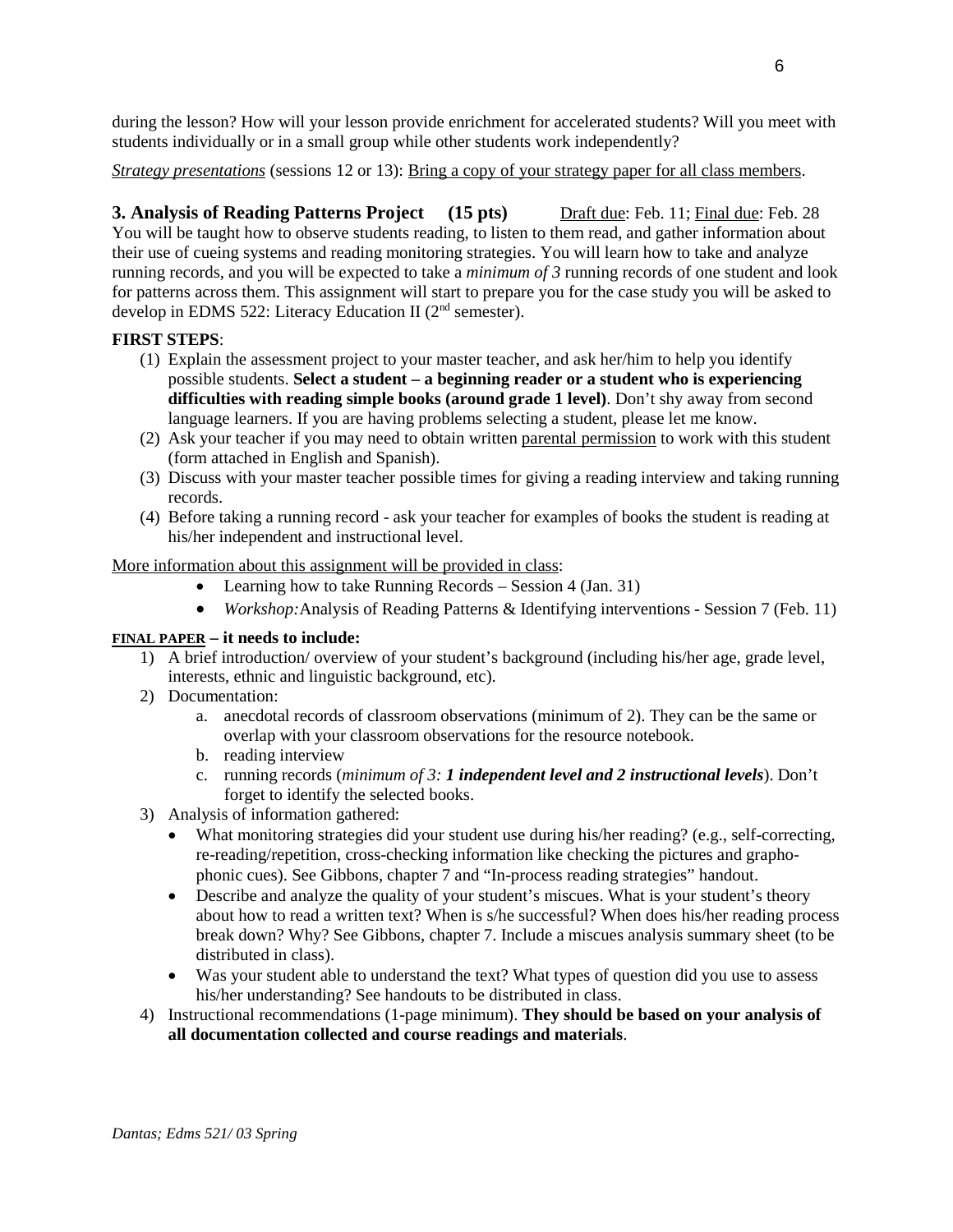## **4. Resource Notebook (30 pts total)**

You will develop a Reading/Language Arts Resource Notebook that will allow you to: (1) demonstrate your learning and understanding of reading and language arts; (2) compile a resource notebook that will help you prepare and review the content areas assessed by the RICA test; (3) start building a resource for your own learning and teaching; and (4) develop a resource that may used for job interviews to illustrate your knowledge and experiences.

You will need to purchase a three-ring binder and dividers to organize your materials. We will have a "Putting together your Resource Notebook" session (Feb. 25) in order to help you get it ready.

The Notebook needs to include 11 sections:

- A) A brief overview of 8 RICA Content Areas (the other sections will be completed in your 2nd semester) **(10 pts)**
- B) A personal statement of your philosophy of the teaching of reading and writing **(5 pts)**
- C) A bibliography of literacy related websites **(5 pts)**
- D) A classroom observation form **(10 pts)**

**A) Brief overview of the following 8 RICA content areas:** Planning, Organizing, and Managing Reading Instruction; Phonemic Awareness; Concepts About Print; Systematic, Explicit Phonics and Other Word Identification Strategies; Spelling Instruction; Reading Comprehension; Vocabulary Development; and Structure of the English Language. **(10 pts) DUE: March 14** (Session 16)

**You may work individually or in groups to complete this assignment. We will do some of it in class.** 

**Your overview of the above content areas should contain**: (1) A description of what each content area(s) is about; (2) 1 way of assessing this content area (include rationale); and (3) 1 way of teaching it (description – include explanation of how it supports reading, writing and/or language arts development – and accommodations).

Optional: You may use this notebook to organize teaching resources by including lesson plans, articles, and any other resources collected within class or student teaching.

References: Besides the course readings, see the 2003-2003 RICA Registration Bulletin (p.39-45); Zarillo's book; and Dr. Alice Quiocho's web site. The address is: [http://www.csusm.edu/Quiocho.](http://www.csusm.edu/Quiocho) Click on "reading instruction portfolio." See the section on accommodations for ideas on ways to support second language learners and special needs students.

### **B) Personal Statement of your Philosophy of Teaching Language Arts (5 pts) DUE: March 14 (Session 16)**

It is important before you begin teaching reading/language arts that you define what reading is and address literacy education. Your personal statement of your philosophy of teaching is an opportunity for you to find your own voice as a teacher and to begin to understand what you believe in and to analyze and reflect on how your beliefs and experiences will shape you as a teacher. You are asked to reflect on the context or learning environment in which instruction takes place. What type of classroom context support the literacy development of children? What are the strengths of an effective language arts program? What would you do the same/ different? Think for examples of effective language arts classroom-based instruction based on your classroom experiences and observations as well as course sessions and materials. Make sure to support your philosophy statement by utilizing theory and research from class readings, texts, class activities and notes. *Keep in mind: Teaching is a journey and you will continue to expand on your views throughout your career.*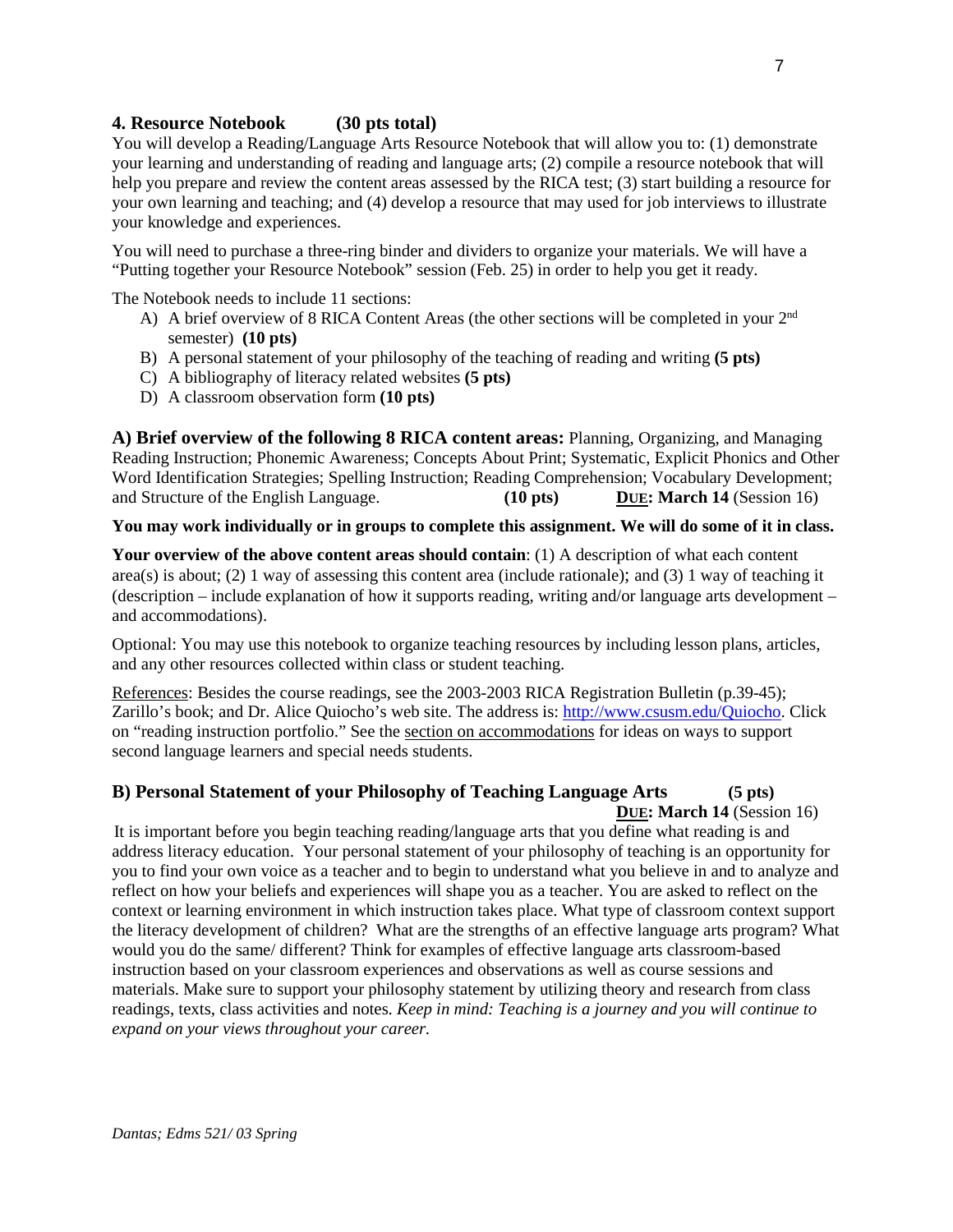# **C) Literacy and Technology Assignment (5 pts) DUE: Feb. 4 (**Session 5)

For this assignment you will visit 5 web sites related to reading and writing instruction: 3 listed with URL below and 2 of your choosing. Find one that is appropriate for teachers (and/or parents) and one appropriate for children (many sites are appropriate for both so use them for either). Then write an annotated bibliography of each web site and how you could use it. For each web site include the following information:

- 1. The URL of the web site
- 2. A description of what is there.
- 3. Who's sponsoring the site (if you can) so that we know if it is simply an advertisement, a personal web site or one from a professional organization.
- 4. Is it primarily an adult site (includes lesson plans, etc.) or is it appropriate for children as well? Describe how you or your students might use the site.

Choose three websites from the list below:

**CDE**: http://www.cde.ca.gov/

**SDCOE:** http://www.sdcoe.k12.ca.us

- When you get to the SD county Office site be sure to visit:
- **SCORE:** http://www.sdcoe.k12.ca.us/score/cla.html

**Cyberguides**: http://www.sdcoe.k12.ca.us/score/cyberguide.html

**Barahona Center for the Study of books in Spanish**: http://www.csusm.edu/csb/

**Inspiration:** http://www.inspiration.com

**IRA**: [http://www.reading.org](http://www.reading.org/)

**NCTE**: [http://www.ncte.org](http://www.ncte.org/)

**ALA**:<http://www.ala.org/alsc/>

**SUAVE** (Socios Unidos para Arte Via Education) program:<http://www.csusm.edu/SUAVE/> **Esmé Codell's web site**: [http://www.planetesme.com](http://www.planetesme.com/)

**The Pacific children's literature web site**:<http://www.uog.edu/coe/paclit/index.htm>

## **D**) **Classroom Observation Form** (10 pts) **DUE**: March 14 (Session 16)

Use **the field observation form** (attached) to fill it out as you observe various aspects of language arts instruction. Be able to describe what you see and how your observations are related to reading/writing instruction. Your observations will be helpful to you in preparing your philosophy statement and overview of the Rica content areas, and gathering ideas for your reading strategy lesson,

**Some of the elements of a language arts program may only be seen in primary grade classrooms or intermediate and you will have to schedule time to visit other classroom(s) (One visit minimum).** 

\*\* Note: See **[www.ed.gov/free/](http://www.ed.gov/free/)** for free Educational Materials.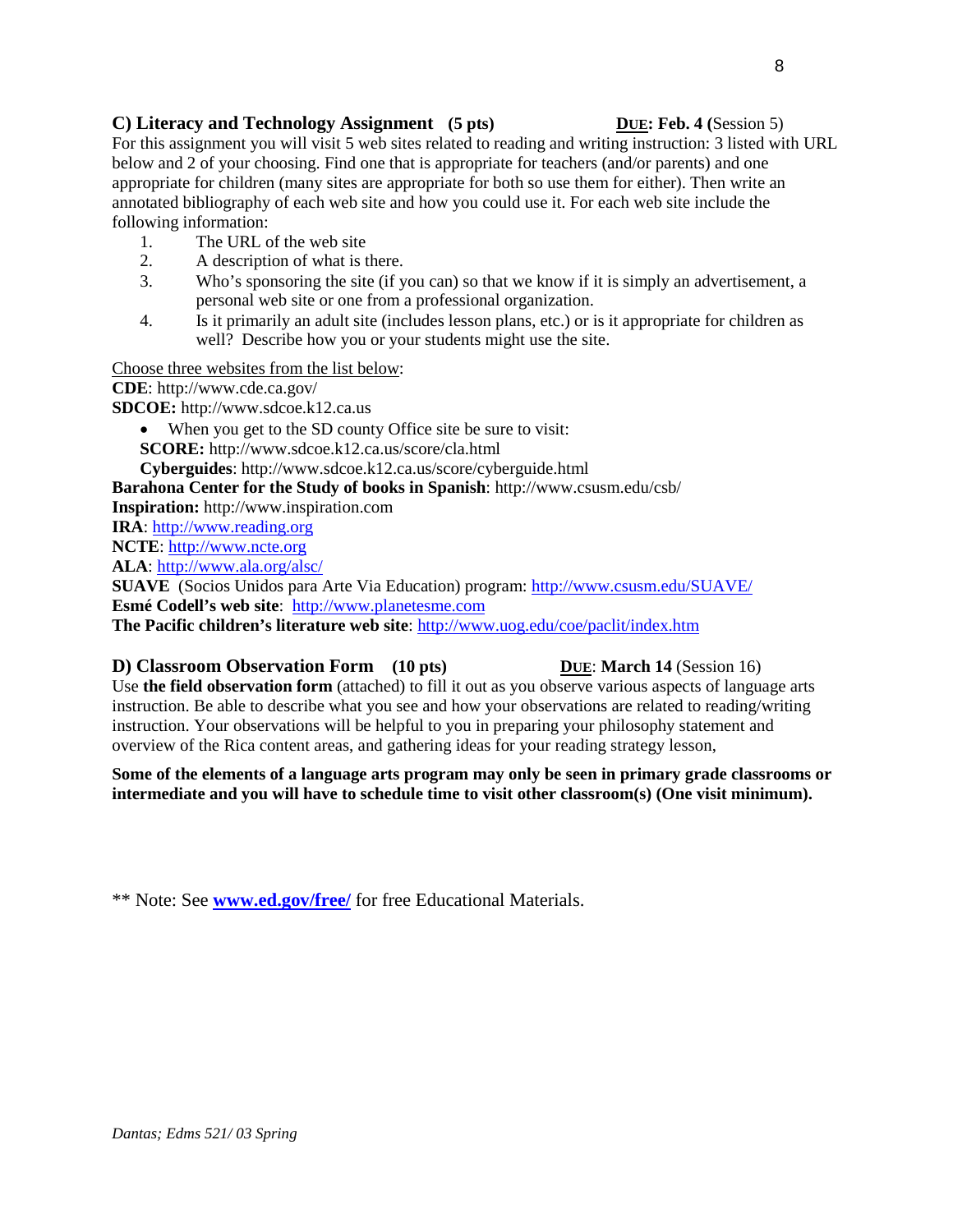## **RICA TEST PREPARATION**

**\*** Pick up a copy of the 2002-2003 RICA Registration Bulletin in the COE Student Services area.

**\*** Attend one of our RICA Study Sessions (see Dr. Alice Quiocho's web site for more information)

### **Helpful Sites:**

\* CSU Credential Students News Page:<http://www.csusm.edu/Quiocho/credentialstudents.html> **(links to RICA web pages,** RICA Study Session Dates**, as well as calendar of events; MSAT information, etc.)**

\* RICA Help:<http://www.rica.nesinc.com/> (State RICA test web page) and <http://www.csusm.edu/courses/EDUC496R/> (CSUSM RICA Test help).

**Rica content reviews**: [http://www.cde.ca.gov/ci/reading.html,](http://www.cde.ca.gov/ci/reading.html) [http://www.csusm.edu/Quiocho/rip.html,](http://www.csusm.edu/Quiocho/rip.html) and <http://www.coe.sdsu.edu/people/jmora/default.html>

**Practice questions:** Check the state RICA test web page, and <http://gsep.pepperdine.edu/gsep/as/rica/Domain-1-Questions.html> (This page is The URL for the first RICA domain. Please note that you must type in the number 2 to get to domain 2 and so on).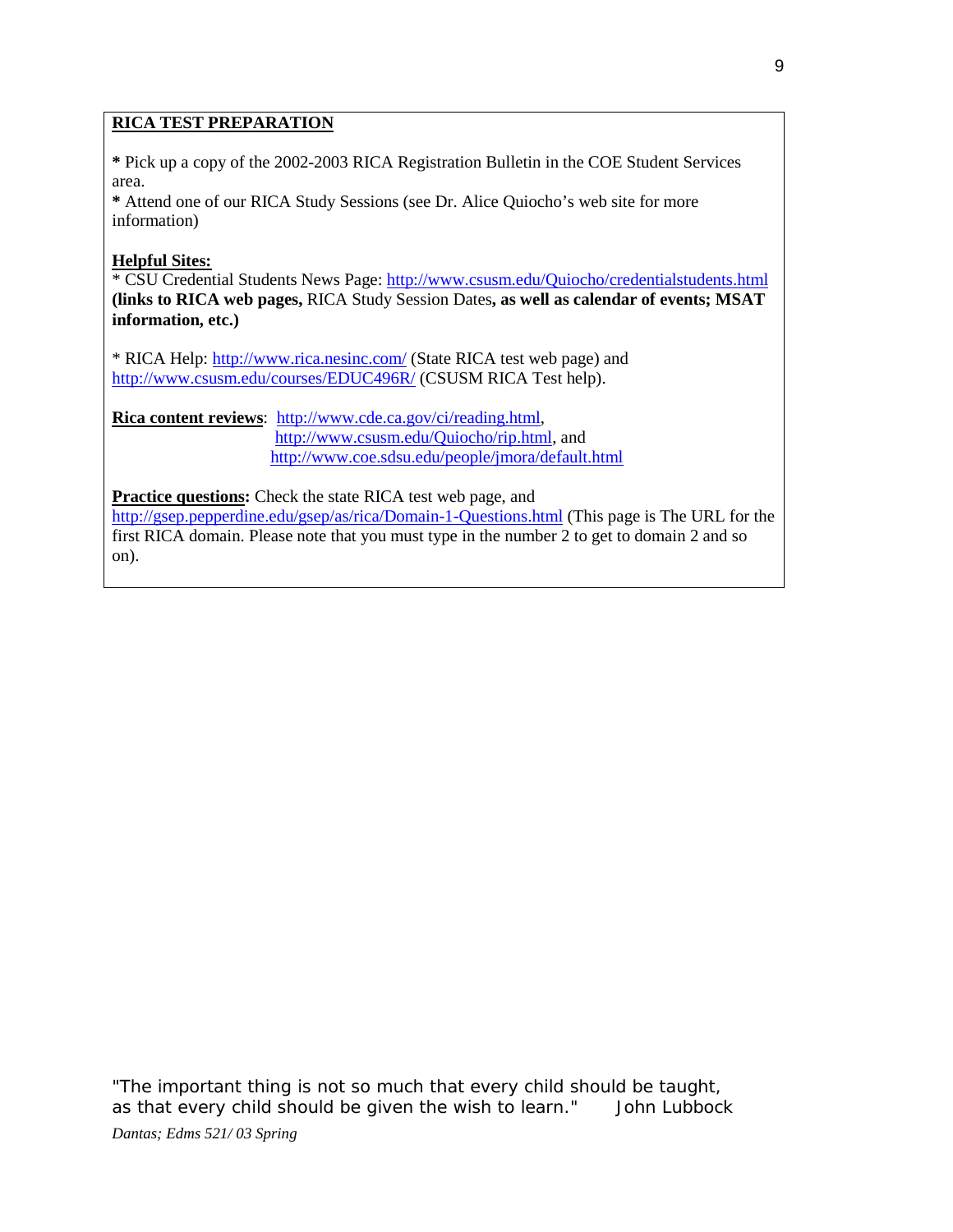| <b>Date</b>          | <b>Topic</b>                                                                                                                                                                                                                                                                                                                                | <b>Readings &amp; Assignments</b>                                                                                                                                                             |  |
|----------------------|---------------------------------------------------------------------------------------------------------------------------------------------------------------------------------------------------------------------------------------------------------------------------------------------------------------------------------------------|-----------------------------------------------------------------------------------------------------------------------------------------------------------------------------------------------|--|
| Session 1<br>Jan. 21 | - Building Community & Low Affective<br>Environment<br>- Culture, Language, Learning & (Bi)Literacies<br>- Course Overview - part 1 (readings, int.<br>journal & rdg patterns assignment)                                                                                                                                                   | Flores et al.'s "Transforming deficit<br>myths about learning, language and<br>culture"                                                                                                       |  |
| Session 2<br>Jan. 24 | - Course Overview – part 2<br>- Sharing "Three things in a bag"<br>- The Language Arts: Listening, Speaking,<br>Reading & Writing<br>- Oral Language Development & Creating a<br>language rich environment                                                                                                                                  | Gibbons, Chap $1, 3, 4$ and $8$<br>Cunningham & Allington, chapt. 1<br>** BRING 3 things that are special for<br>you – one of them needs to be related to<br>reading, writing and/or school** |  |
| Session 3<br>Jan. 28 | - (Bi)Literacies & (Bi)Literacy in School<br>- Becoming a Reader: Reading as a Process<br>- Reading in a Second Language                                                                                                                                                                                                                    | Tompkins, Chap 1 and 2 (pp. 28-45)<br>Gibbons, Chap 7                                                                                                                                         |  |
| Session 4<br>Jan. 31 | -Informed Instruction & Authentic Assessment:<br>* Running Records<br>* Assessing Reading Strategies, Reading<br>Levels (independent, instructional and<br>frustration), and Comprehension<br>* Selecting Appropriate Texts<br>* Accommodations<br>Note: The Analysis of Reading Patterns<br>project will be explained during this session. | Cunningham & Allington, chap. 6<br>Tompkins, Chap 3 (pp. 75-81) and 13<br>Handout (to be distributed in class)<br>DUE: Group A journals                                                       |  |
| Session 5<br>Feb. 4  | - Writing Development & Processes<br>- Workshop: Reading Strategy Lesson                                                                                                                                                                                                                                                                    | Tompkins, Chap 2 (pp. 45-64) and Part V<br>Gibbons, Chap 2<br>CA English/Language Arts Standards<br>(bring it to class)<br><b>Due:</b> Literacy and Technology<br>Assignment                  |  |
| Session 6<br>Feb. 7  | - Emergent Readers and Writers: Phonemic<br>Awareness, Concepts of Print, Letter<br>Knowledge & The Structure of English<br>Language                                                                                                                                                                                                        | -Cunningham & Allington, chap. 9 and<br>10<br>-Tompkins, Chap $4$ and $5$ (p.138-161)<br>-Gibbons, Chap 7 (review)<br>DUE: Group B journals                                                   |  |

**EDMS 521.03 (Cohort 45) - Course Outline (Timeline Subject to Change pending "Teachable" Moments)**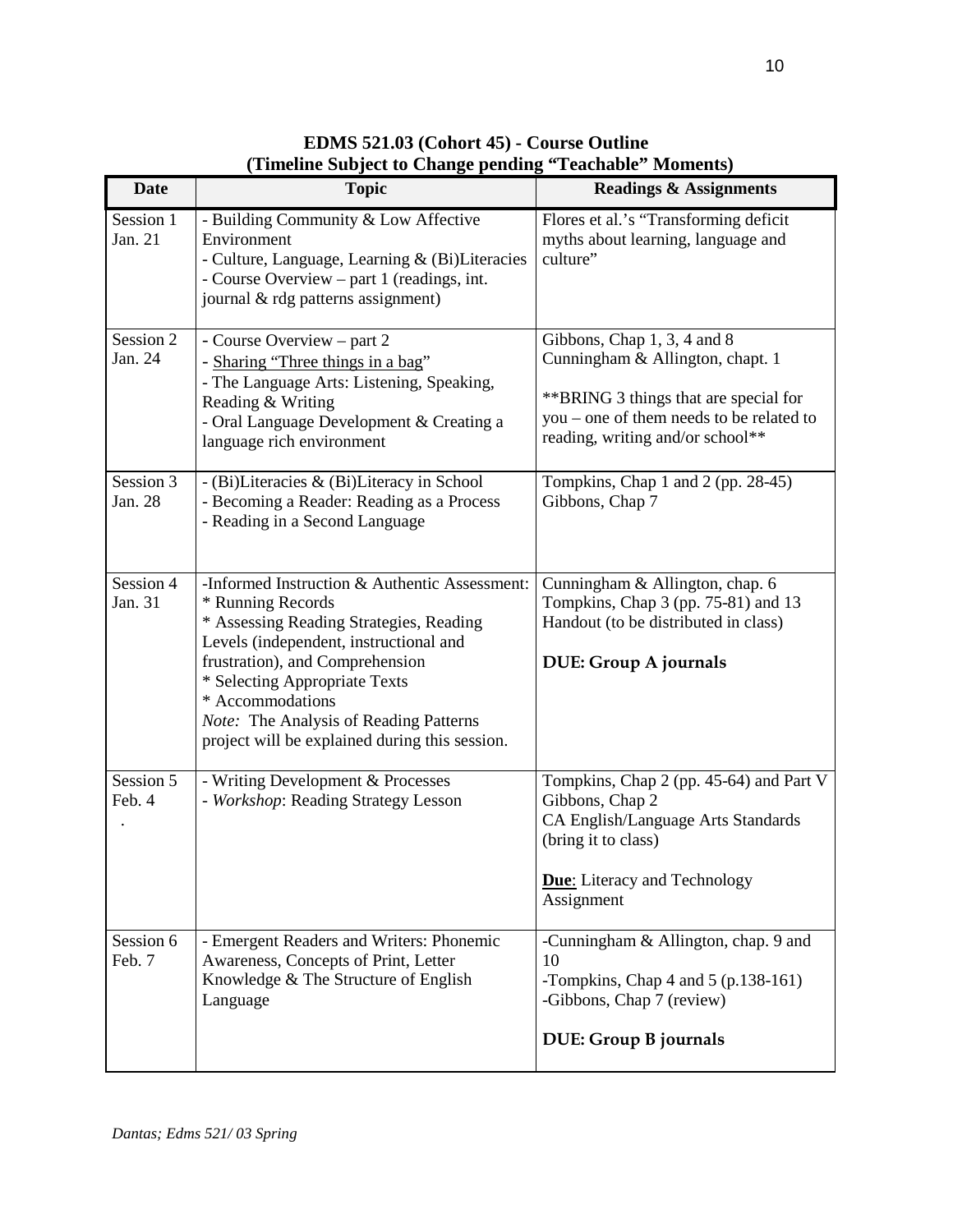| Session 7  | - Learning to Read: Breaking the Alphabetic | Cunningham & Allington, chap. 2 & 11      |
|------------|---------------------------------------------|-------------------------------------------|
| Feb. 11    | Code                                        | Tompkins, Chap 5 (p.138-161)              |
|            |                                             |                                           |
|            | - Workshop: Analysis of Reading Patterns &  |                                           |
|            | Identifying interventions                   | Due: Draft/ Analysis of Rdg Patterns      |
|            |                                             | (Parent Consent, Reading Interview,       |
|            |                                             | and 1 Running Record and Analysis).       |
|            |                                             | Don't forget to bring the book used.      |
|            |                                             |                                           |
| Session 8  | Spelling Development & Instruction          | Cunningham & Allington, chap. 4           |
| Feb. 14    | The Writing Process & Writer's Workshop     | Gibbons, Chap 9                           |
|            |                                             | Tompkins, Chap 3 (pp.81-87), 5 (p.161-    |
|            |                                             | 173) and 12 (pp.389-398)                  |
|            |                                             |                                           |
|            |                                             |                                           |
|            |                                             | <b>DUE: Group A journals</b>              |
|            |                                             |                                           |
| Session 9  | - Building Fluency: Guided Reading,         | Cunningham & Allington, chap. 3 and 5     |
| Feb. 18    | Independent Reading & Learning Centers      | Tompkins, Chap 6, 8, 9 (pp.278-297) and   |
|            | - Facilitating Students' Comprehension &    | 12 (pp.372-388)                           |
|            | Meaning Making with Fiction                 |                                           |
|            | - Reader's workshop                         |                                           |
|            |                                             |                                           |
| Session 10 | Author's Study                              |                                           |
| Feb. 21    | Guest Speaker: Erica Cox                    | <b>DUE: Group B journals</b>              |
|            |                                             |                                           |
| Session 11 | - Facilitating Students' Comprehension &    | Cunningham & Allington, chap. 7           |
| Feb. 25    | Meaning Making with Fiction (cont.):        | Tompkins, Chap 7, 8 and 10                |
|            | Vocabulary Instruction & Literature based   | ** Bring all the sections of the Resource |
|            | curriculum                                  | notebook that you have completed so far.  |
|            | - Putting together your Resource Notebook   |                                           |
|            |                                             |                                           |
| Session 12 | <b>Strategy Presentations Marathon</b>      |                                           |
| Feb. 28    | Debriefing: Discussion of Accommodations    | <b>DUE: Group A journals</b>              |
|            |                                             | <b>Due: 1. Strategy Presentations</b>     |
|            |                                             | 2. Final/ Analysis of Reading Patterns    |
|            |                                             |                                           |
| Session 13 | <b>Strategy Presentations Marathon</b>      |                                           |
|            |                                             |                                           |
| March 4    | Debriefing: Discussion of Accommodations    | <b>Due:</b> Strategy Presentations        |
|            |                                             |                                           |
| Session 14 | 2003 V. Hansen Symposium                    |                                           |
| March 7    | California Center for the Arts, Escondido   |                                           |
|            |                                             |                                           |
| Session 15 | A Whole School Response                     | Cunningham & Allington, chap. 8 and 12    |
| March 11   | A Balanced Literacy Program                 | Gibbons, Chap 5, 6 and 10                 |
|            | Extra Support for Students who Need it Most |                                           |
|            |                                             |                                           |
| Session 16 | <b>Sharing Philosophy Statement</b>         |                                           |
| March 14   | Closure                                     | DUE: Final Group A & B journals           |
|            | <b>Course Evaluation</b>                    | <b>Due:</b> Complete Resource Notebook    |
|            |                                             |                                           |
|            |                                             |                                           |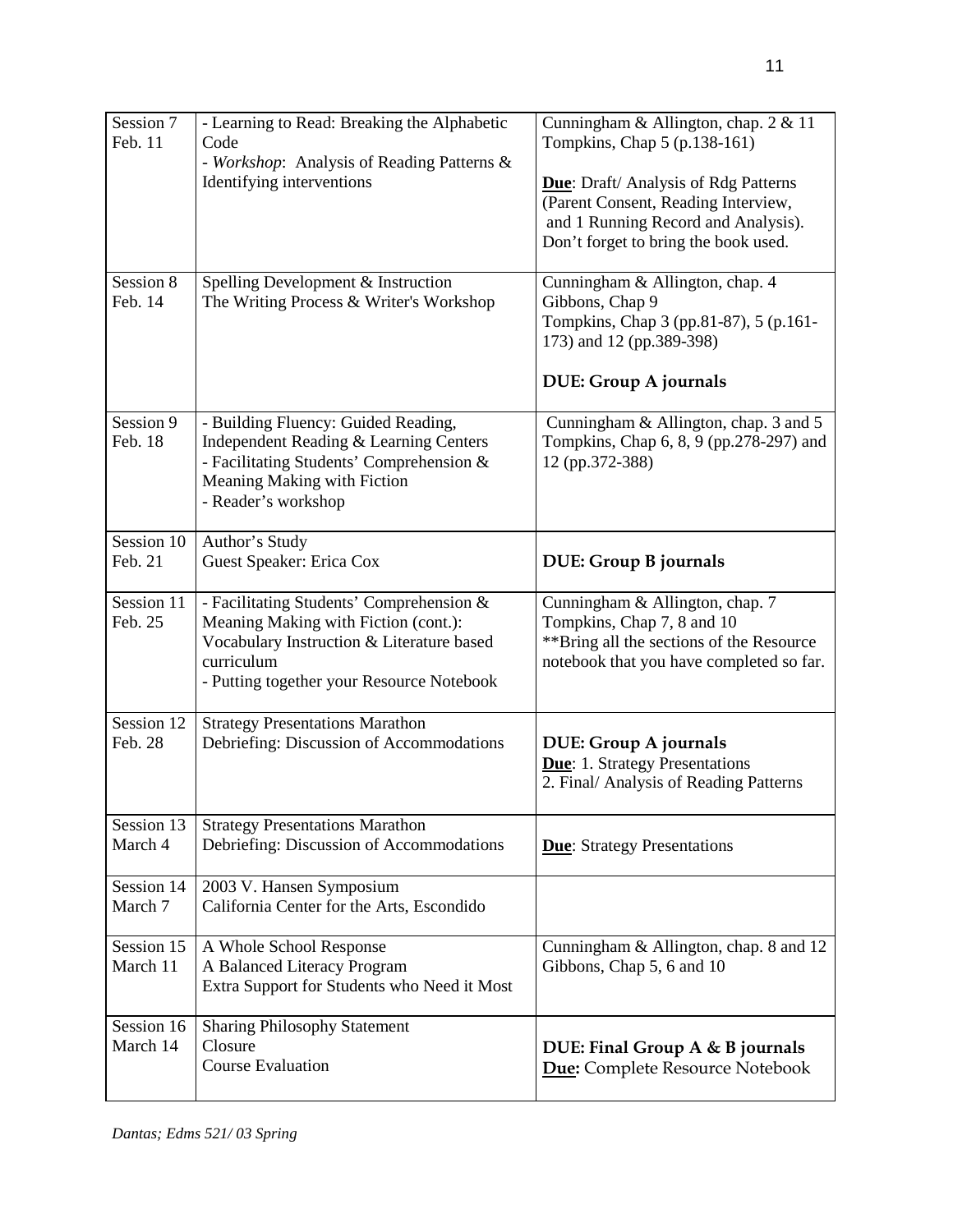*Dantas; Edms 521/ 03 Spring*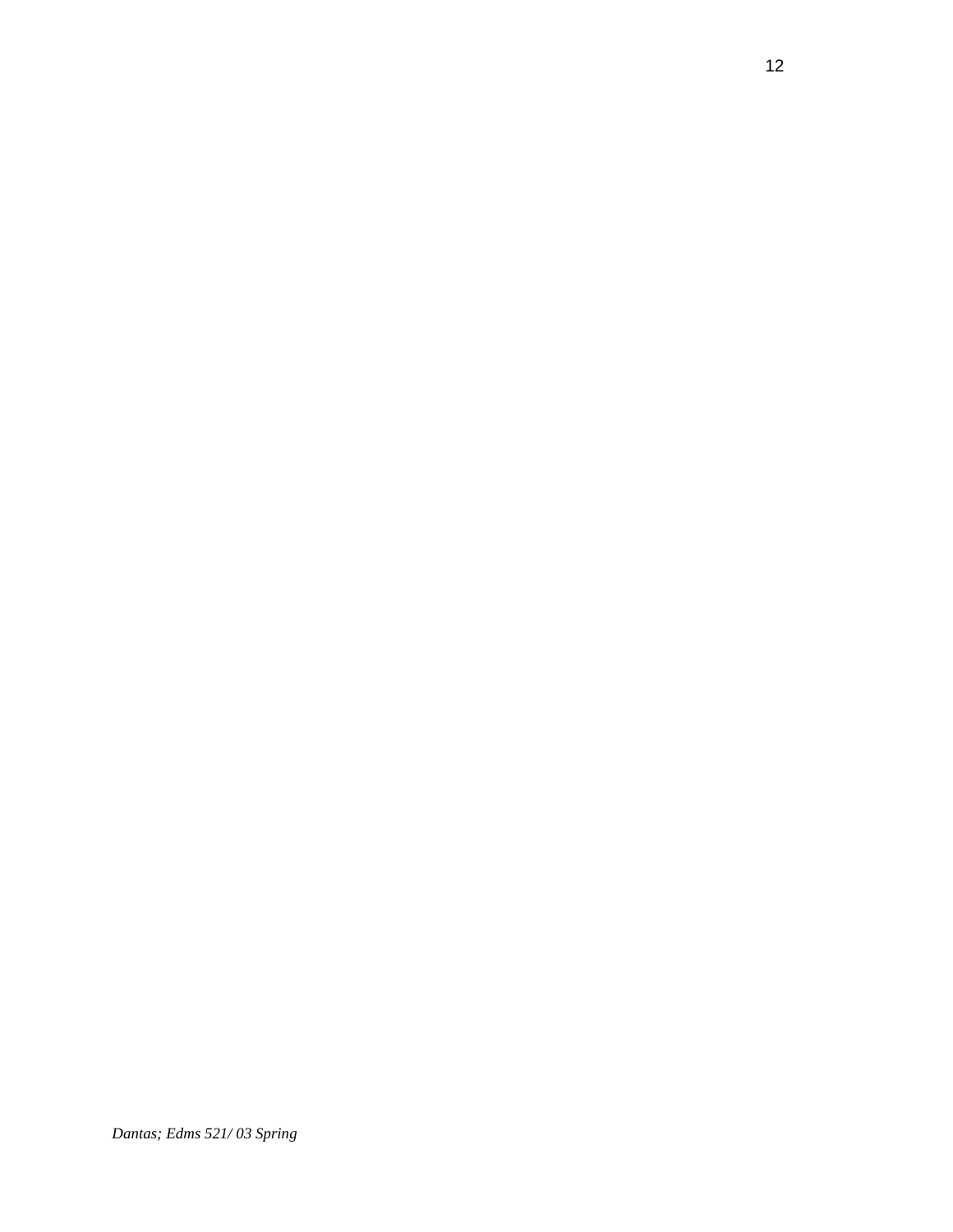### **California State University San Marcos College of Education EDMS 521**

### **Parental Consent**

**Dear Parents:**

**I am studying to be an elementary school teacher and am enrolled in the credentialing program at California State University San Marcos.** 

**A very important part of our learning is to understand the reading process. We have been asked to work with a student inquiring about what that student thinks and feels about the reading process. Another part of our assignment is to audiotape and listen to the student read and to study the strengths that the he or she brings to the reading process. From our observations, we develop instructional recommendations to assist that student in building on his or her strengths and working on his or her needs.**

**I am asking for your permission to work with your child. The project will take approximately 3 hours over a period of time. The information will remain confidential. Your child's name will not be used in the report issued to my professor. You are entitled to all of the information I have gained, and I will share it with the classroom teacher if you so wish.**

**Sincerely,**

**--------------------------------------------------------------------------------------**

**I** give my permission for you to work with my child **Letting and Section** 

**I understand that all information will be kept confidential and that I am entitled** 

**to all of the information.**

**\_\_\_\_\_\_\_\_\_\_\_\_\_\_\_\_\_\_\_\_\_\_\_\_\_\_\_\_\_\_ \_\_\_\_\_\_\_\_\_\_\_\_\_\_\_\_\_\_\_\_ Signature Date**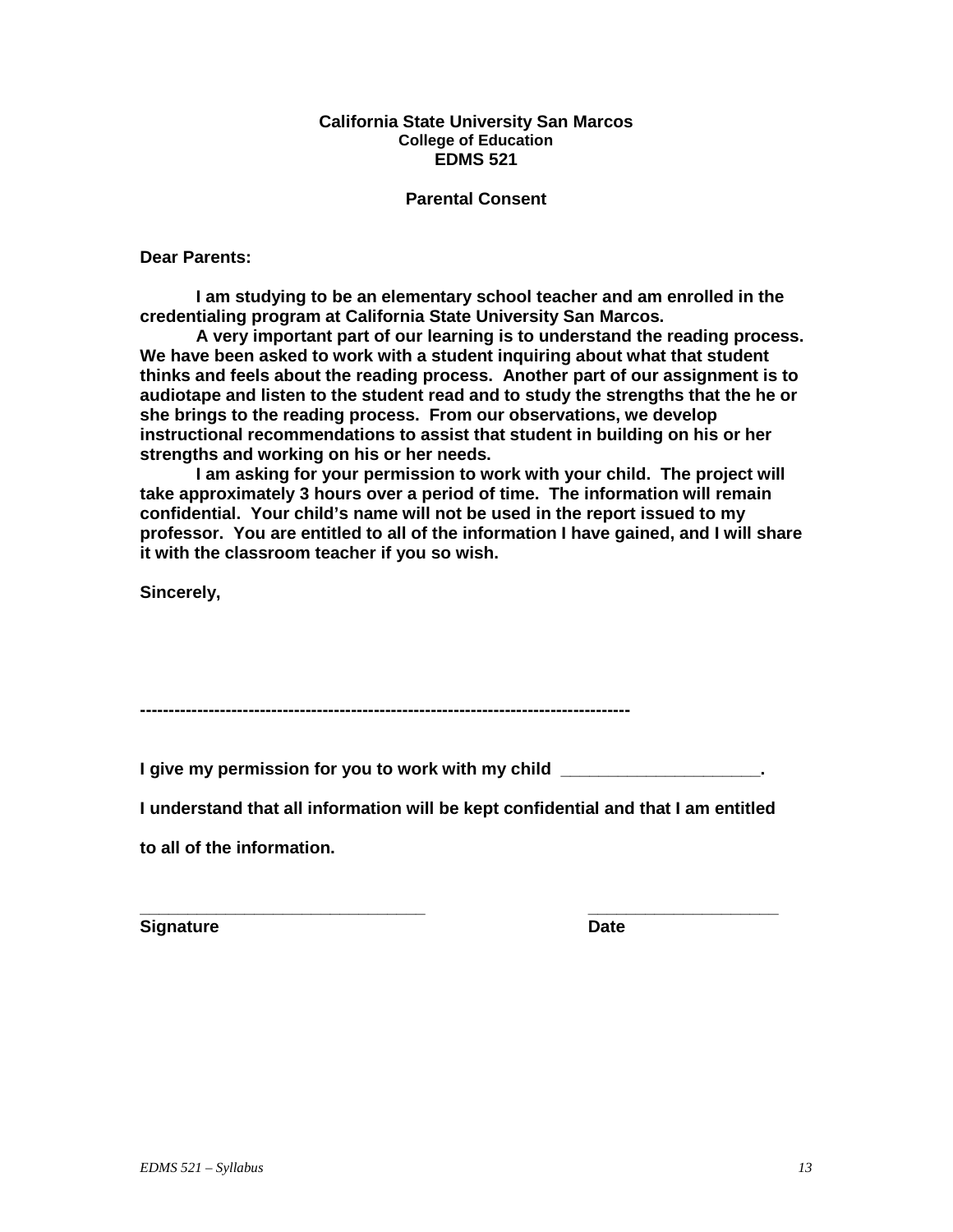

*San Marcos, California · USA 92096-0001*

*(760) 750-4035*

**College of Education**

21 de janero, 2003

Estimados Padres,

 Soy un estudiante en una clase de lectura y escritura en California State University San Marcos. Estoy estudiando para professor/a. Tengo una tarea que requiere que observe a un niño(a) durante la hora de lectura y escritura en la clase.Tengo que entrevistar a los niños sobre la lectura, y oir y gravar su lectura. Tambien tengo que escribir un plan de ensenanza que ayude a el nino(a) continuar a crecer como lector.

 Necesito su permiso para esta actividad. Toda su informacion sobre su hijo/a sera confidencial y puede pedir una copia si desea.

Sinceramente,

Por favor, firme y regrese a la clase.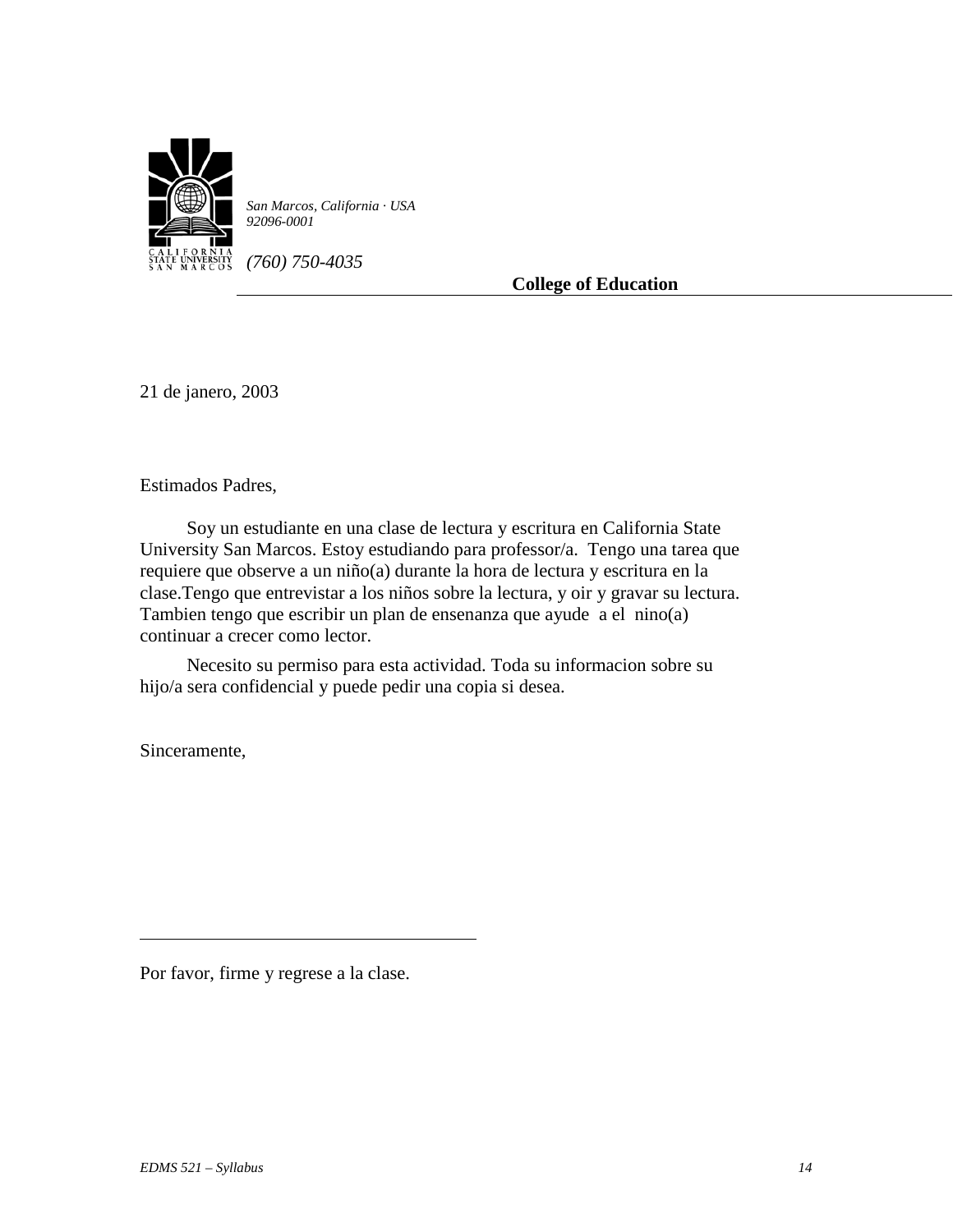## **EDMS 521 Reading Interview – Guiding Questions**

- **1. What are you learning to do in reading?**
- **2. How are you learning it? Who is helping you?**
- **3. What is easy about reading, what's hard?**
- **4. What do you do before you start to read?**
- **5. While you are reading, if you come to a word that you don't understand or don't know, you \_\_\_\_\_\_\_\_\_\_\_\_\_\_\_\_\_\_\_**
- **6. How can you tell when someone is a good reader? is a good reader because**

**Do you think \_\_\_\_\_\_\_ ever comes to a word that s/he doesn't know?** 

- **If \_\_\_\_\_\_\_ comes to word s/he doesn't know, what do you think \_\_\_\_\_\_ does?**
- **7. What would your teacher do to help someone who doesn't know a word while s/he is reading?**
- **8. What do you do to help yourself understand and/or remember a story after you have read it?**
- **9. Do you think that you are a good reader? Why or why not?**
- **10. What would you like to learn to do next as a reader? How do you think you will learn it? (will someone help you?)**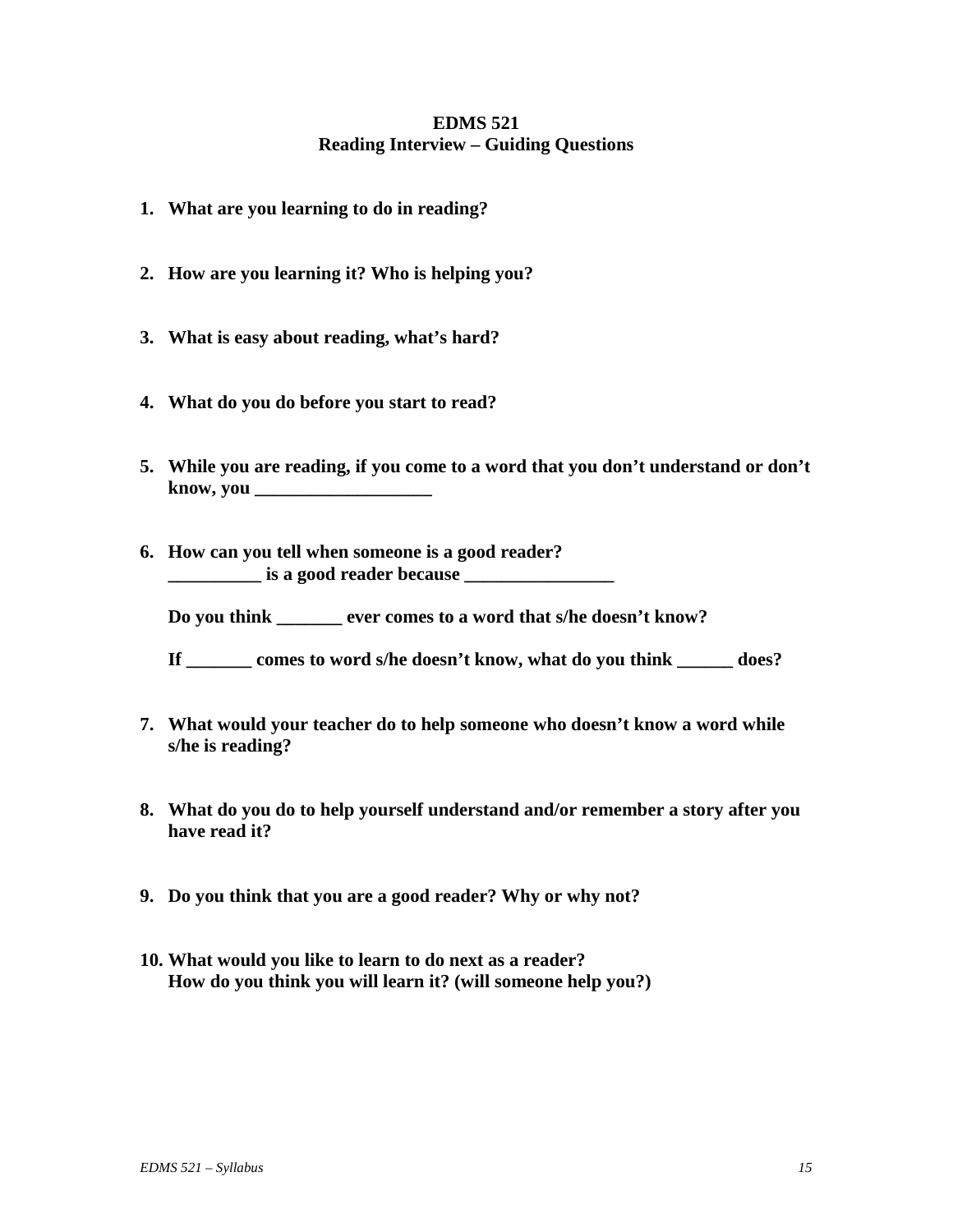## **EDMS 521 Reading Interview in Spanish – Guiding Questions**

- **1. ¿Que estas aprendiendo hace en la lectura?**
- **2. ¿Como estas aprendiendo? ¿Quien te ayuda?**
- **3. ¿Que es fácil acerca de la lectura? ¿Que es dificil acerca de la lectura?**
- **4. ¿Que haces antes de empieza a leer?**
- **5. ¿Cuando lees, si llegas a una palabra que no entiende o no sabes, tu**
- **6. ¿Como sabes cuando alguien es un buen lector? es un buen lector porque**

*i* Piensas que **encuentra una palabra que no entiende/sabe?**

**¿Si encuentra una palabra que no sabe o entiende que piensa que hace?**

- **7. ¿Que haría tu maestro/a para ayudar a alguien que no sabe una palabra mientras ella o el lee?**
- **8. ¿Que haces para ayudarte a ti mismo/a para comprender o recordar un cuento despues que lo has leído?**
- **9. ¿Piensas que eres un buen lector? ¿Porque o porque no?**
- **10. ¿Que te gustaría aprende como lector? ¿Como piensas que lo aprenderas? ¿Te ayudara alguien?**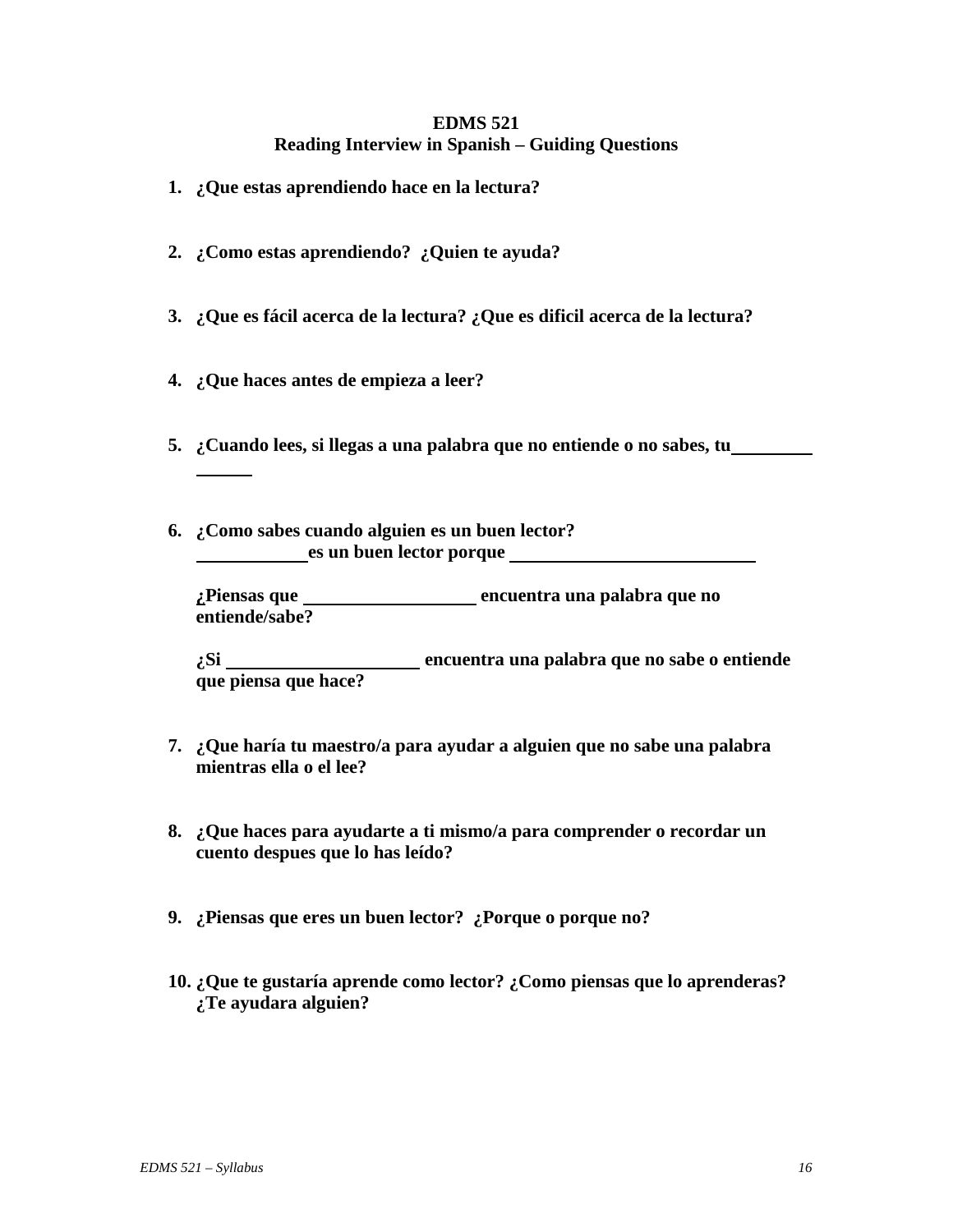## **Classroom Observation Form Field Experience - EDMS 521**

When you are observing/ participating in classrooms throughout the semester, look for and write down your observations of the following. Jot down brief notes about the kinds of activity teachers and students are engaged in. Be sure to write observations and not judgments. If you don't see something in your classroom, visit another. If you are placed in an intermediate grade, you will need to schedule time to visit a primary grade classroom and vice-versa. If you need more room, use another piece of paper. As we cover each of the following topics in class, you will be asked to briefly share your observations of examples of classroom-based instruction.

| <b>Topic</b>    | Date/time                         | <b>Place</b> |                              | <b>Activity</b>                                                                                                                               |
|-----------------|-----------------------------------|--------------|------------------------------|-----------------------------------------------------------------------------------------------------------------------------------------------|
|                 |                                   |              | (school/grade/classroom)     |                                                                                                                                               |
| <b>Example:</b> |                                   |              |                              |                                                                                                                                               |
| Writing         | 9/7/02                            |              | $1st$ grade, Struct. English | Each student free                                                                                                                             |
|                 | writes, topic Workshop 9:00-10:00 |              | Immersion (SEI), School      | of their choice; each has                                                                                                                     |
| an              |                                   |              | Name                         | ongoing journal for this<br>purpose; timed 12 minute<br>activity; Teacher quickly<br>reviews what each student has<br>produced; reads as few; |
|                 |                                   |              |                              |                                                                                                                                               |

Planning, Organizing, and Managing Reading Instruction

Phonemic **Awareness** 

Concepts about print and/or letter knowledge